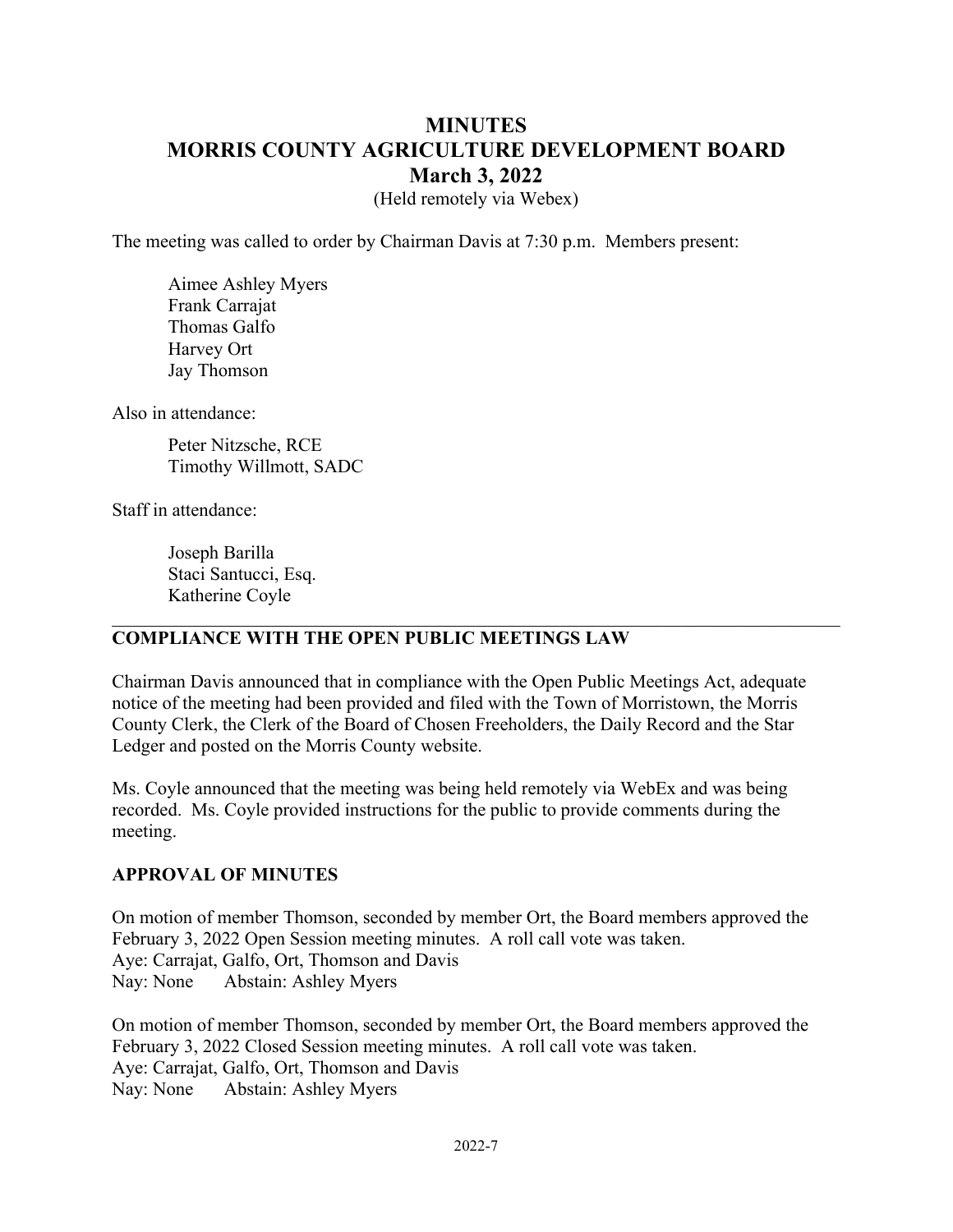## **OPEN TO THE PUBLIC FOR NON-AGENDA ITEMS**

There were no comments from the public.

# **RIGHT TO FARM**

*Resolution 2022-02: Backer Farm, Mendham Township (complaints)*.

Ms. Coyle presented the resolution, which memorialized the CADB's February 3, 2022 decision regarding complaints filed against Backer Farm. The draft resolution had been distributed prior to the meeting and posted on the CADB's website.

The following individuals provided comments:

George Koenig Peter Banos Stephen Dreskin Terrill Doyle Kimberly Hart

On motion of member Ort, seconded by member Galfo, the Board adopted Resolution 2022-02. A roll call vote was taken. Aye: Carrajat, Galfo, Ort and Davis Nay: None Abstain: Ashley Myers Recused: Thomson

Ms. Coyle stated that a letter had been sent to Mendham Township requesting comments and recommendations regarding the Backer brewery proposal.

### **CORRESPONDENCE**

The Board acknowledged receipt of a letter from Mr. William Asdal dated February 17, 2022.

### **CLOSED SESSION**

Pursuant to P.L. 1975 Ch. 231, the Open Public Meetings Act, Chairman Davis announced that in compliance with the Open Public Meetings Act, the Morris CADB considered closing the open portion of the meeting in order to discuss matters related to the purchase, lease or acquisition of real property, and litigation in Closed Session. On motion of member Ort, seconded by member Galfo, the Board voted to conduct a Closed Session. A roll call vote was taken.

Aye: Ashley Myers, Carrajat, Galfo, Ort, Thomson and Davis Nay: None Abstain: None

### **RETURN TO MEETING**

The meeting reopened to the public at 8:30 p.m.